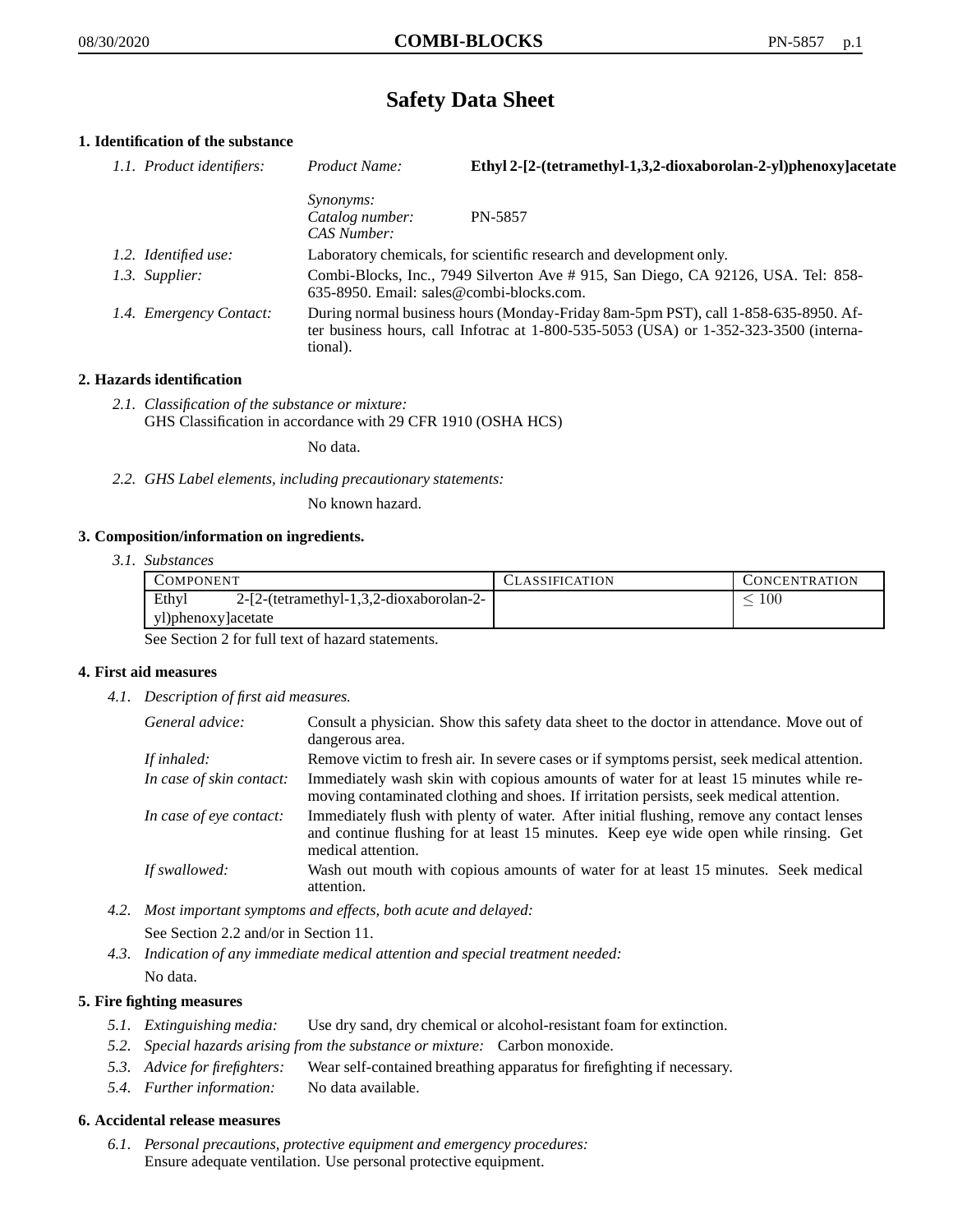- *6.2. Environmental precautions:*
	- Should not be released into the environment. See Section 12 for additional ecological information.
- *6.3. Methods and materials for containment and cleaning up:* Sweep up or vacuum up spillage and collect in suitable container for disposal.
- *6.4. Reference to other sections:* Refer to protective measures listed in Sections 8 and 13.

## **7. Handling and storage**

- *7.1. Precautions for safe handling:* Avoid contact with skin and eyes. Avoid inhalation of vapour or mist. Keep away from sources of ignition - No smoking. Take measures to prevent the build up of electrostatic charge. For precautions see section 2.2.
- *7.2. Conditions for safe storage, including any incompatibilities:* Store refrigerated. Keep container tightly closed in a dry and well-ventilated place. Containers which are opened must be carefully resealed and kept upright to prevent leakage.
- *7.3. Specific end use(s):* Laboratory chemicals, for scientific research and development only.

## **8. Exposure Controls / Personal protection**

*8.1. Control parameters:*

*Components with workplace control parameters:* Contains no substances with occupational exposure limit values. *8.2. Exposure controls:*

*Appropriate engineering controls:* Ensure that eyewash stations and safety showers are close to the workstation location. Ensure adequate ventilation, especially in confined areas.

*Personal protective equipment:*

| Eye/face protection:    | Wear appropriate protective eyeglasses or chemical safety goggles as described by OSHA's<br>eye and face protection regulations in 29 CFR 1910.133 or European Standard EN166.                                                                                                                                         |
|-------------------------|------------------------------------------------------------------------------------------------------------------------------------------------------------------------------------------------------------------------------------------------------------------------------------------------------------------------|
| Skin protection:        | Handle with gloves. Gloves must be inspected prior to use. Use proper glove removal<br>technique (without touching glove's outer surface) to avoid skin contact with this product.<br>Dispose of contaminated gloves after use in accordance with applicable laws and good<br>laboratory practices. Wash and dry hands |
| <b>Body Protection:</b> | Complete suit protecting against chemicals, Flame retardant antistatic protective clothing.,<br>The type of protective equipment must be selected according to the concentration and<br>amount of the dangerous substance at the specific workplace.                                                                   |
| Respiratory protection: |                                                                                                                                                                                                                                                                                                                        |

Control of environmental exposure: Prevent further leakage or spillage if safe to do so. Do not let product enter drains.

#### **9. Physical and chemical properties**

*9.1. Information on basic physical and chemical properties*

| (a)     | Appearance:                                   | No data  |
|---------|-----------------------------------------------|----------|
| (b)     | Odour:                                        | No data  |
| (c)     | Odour Threshold:                              | No data  |
| (d)     | pH:                                           | No data  |
| (e)     | Melting point/freezing point:                 | No date. |
| (f)     | Initial boiling point and boiling range:      | No data  |
| (g)     | Flash point:                                  | No data  |
| (h)     | Evaporatoin rate:                             | No data  |
| (i)     | Flammability (solid, gas):                    | No data  |
| (j)     | Upper/lower flammability or explosive limits: | No data  |
| (k)     | Vapour pressure:                              | No data  |
| (1)     | Vapour density:                               | No data  |
| (m)     | Relative density:                             | No data  |
| (n)     | Water solubility:                             | No data  |
| $\circ$ | Partition coefficient: n-octanol/water:       | No data  |
| (p)     | Auto-ignition:                                | No data  |
| (q)     | Decomposition temperature:                    | No data  |
| (r)     | Viscosity:                                    | No data  |
| (s)     | Explosive properties:                         | No data  |
| (t)     | Oxidizing properties:                         | No data  |